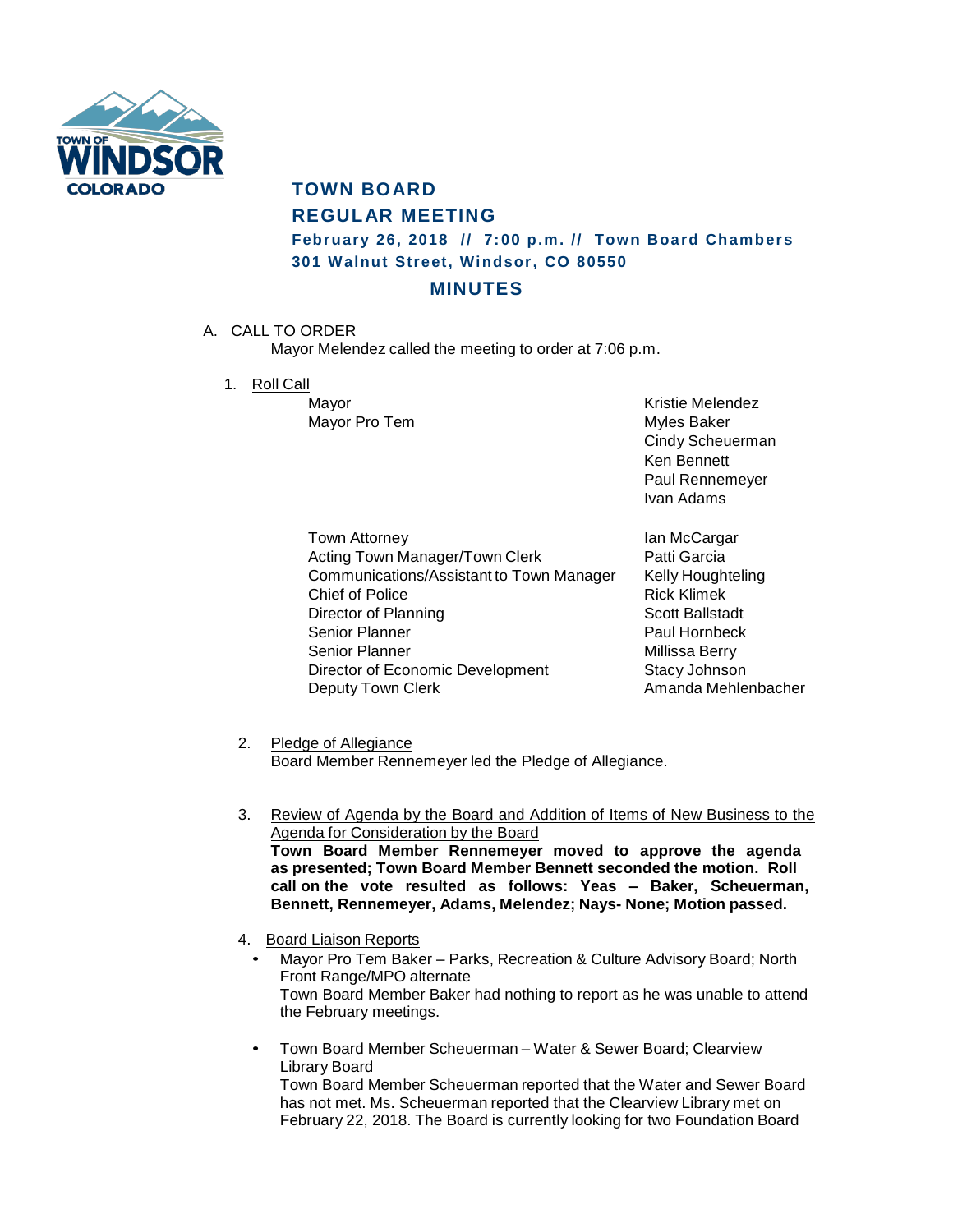> Members and is in the process of working on re-branding their author series from Windsor Reads to Clearview Reads. Three authors are scheduled to come in over the course of this next year. The Board reviewed staff merit pay increases and reviewed and improved their goals for 2018.

• Town Board Member Bennett – Planning Commission; Windsor Housing Authority

Town Board Member Bennett reported that the Planning Commission met February 21, 2018 and reviewed the site plan for the new Arby's and conducted a public hearing on the Eagle Crossing Subdivision 4<sup>th</sup> Filing.

Town Board Member Bennett reported that the Windsor Housing Authorty had an extensive meeting with Susan McIntosh, the State Program Director of Research and Development. The meeting highlights included a purchase of 8 ½ acers north of Windor Meadows with the intention of building 90 additional units for senior housing. In addition, the Windsor Housing Authority spoke with Reasearch and Development regarding the purchase of the Governers Farm property on 6<sup>th</sup> Street.

• Town Board Member Rennemeyer – Historic Preservation Commission; Great Western Trail Authority; Chamber of Commerce Town Board Member Rennemeyer reported that he had no update as the Historic Preservation Commission and Great Western Trail Authority had not met since their last meeting.

Town Board Member Rennemeyer reported that the Chamber of Commerce had met and discussed additional networking opportunities for the Chamber of Commerce and the Town of Windsor. The main focus of the meeting revolved around the upcoming election and what the future of Windsor holds. A meet and greet sponsored by the Chamber of Commerce will take place on March 20, 2018 from 6:00-8:00pm at the Community Recreation Center. This will allow the public to hear from the ten candidates running for the four districts.

• Town Board Member Adams – Tree Board; Poudre River Trail Corridor Board Town Board Member Adams reported that the Tree Board meets February

27, 2018 at 5:00pm and the Poudre River Trail Corridor Board will meet February 29, 2018 at 7:00pm.

• Mayor Melendez – Downtown Development Authority; North Front Range/MPO

Mayor Melendez reported that the North Front Range/MPO will meet Thursday at the Larimer County offices.

Mayor Melendez reported that the Downtown Development Authority (DDA) is still working with the backlot development project that composes three blocks in downtown Windsor. There is an initial concept for the back lots in the DDA with hopes to close on one of the properties in the next six months. The DDA will be issuing a Wayfinding RFP to complete the study on signage not only for the downtown area but for signage in general for the Town of Windsor. The DDA and the Town Board will be meeting with the mill owner in the near future to discuss what the mill incentives are going to be.

5. Public Invited to be Heard

Mayor Melendez opened the meeting up for public comment to which there was none.

- B. CONSENT CALENDAR
	- 1. Minutes of the February 12, 2018 Regular Meeting J. Scheopner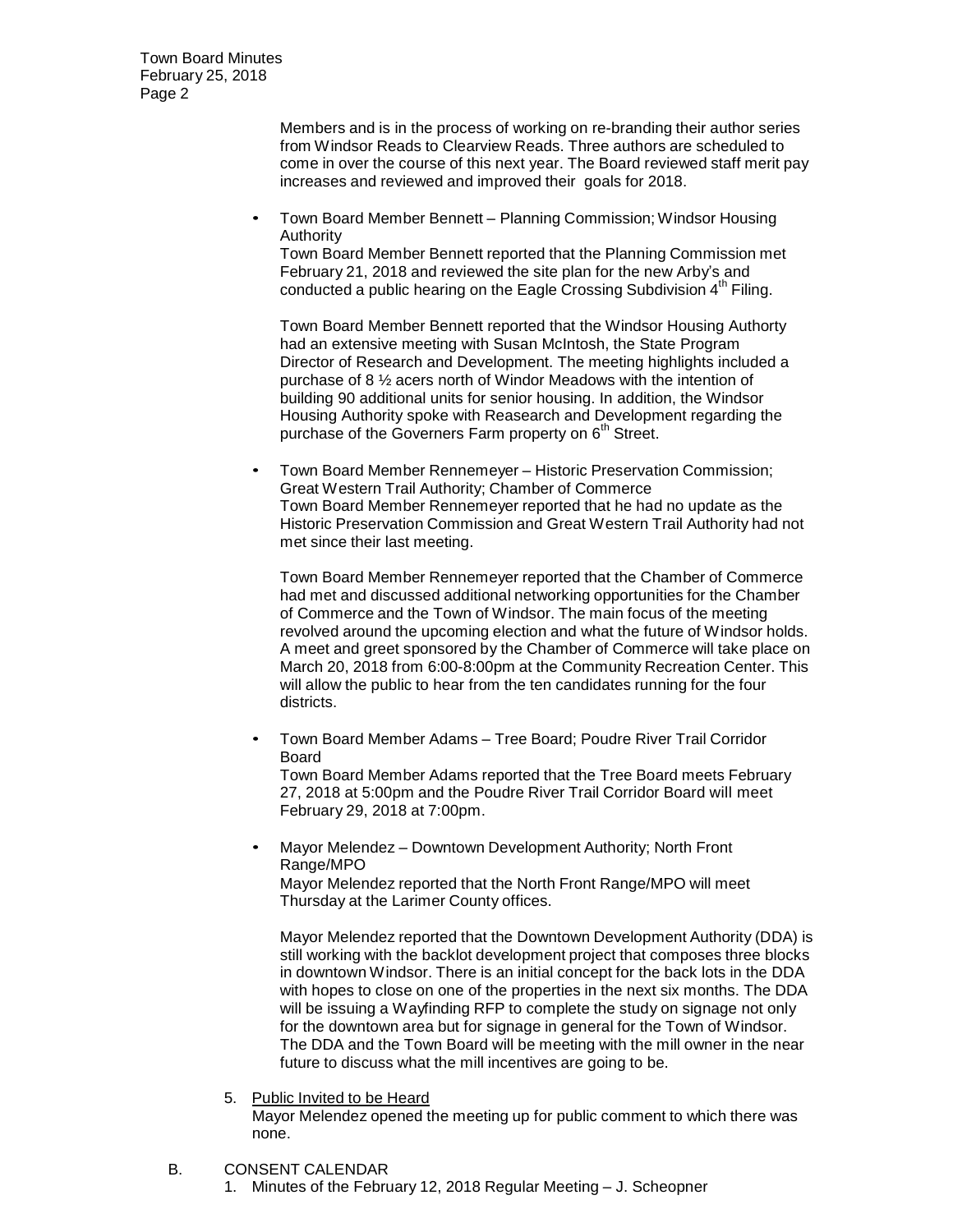- 2. Resolution No. 2018-19 A Resolution Approving an Intergovernmental Agreement Between the Town of Windsor and the Windsor Downtown Development Authority With Respect to the Purchase of the Real Property Located at 512 Ash Street – I. McCargar
- 3. Resolution No. 2018-20 A Resolution Initiating Annexation Proceedings for the Thornton Farm 24 Annexation to the Town of Windsor, Colorado – City of Thornton, owner, Kevin Woods, City of Thornton City Manager and Mark Koleber, City of Thornton Water Project Director, applicant's representatives – M. Berry
- 4. Resolution No. 2018-21 A Resolution Approving an Amendment to the Agreement for Economic Inducements and Development Incentives Between the Town of Windsor, Colorado and DB Windsor, LLC. – S. Johnson
- 5. Resolution No. 2018-22 A Resolution Making Certain Findings of Fact Concerning the Weld County Road 76 Annexation to the Town of Windsor, Colorado; Determining Substantial Compliance with Section 31-12-101, ET SEQ., C.R.S., "The Municipal Annexation Act of 1965"; and Establishing Dates for Public Hearings Before the Planning Commission and the Town Board of the Town of Windsor, Colorado, with Regard to the Weld County Road 76 Annexation – Jon Turner, North Windsor Holdings, LLC, applicant/ Kristin Turner, TB Group, applicant's representative – P. Hornbeck **Town Board Member Rennemeyer moved to approve the consent calendar as presented; Town Board Member Adams seconded the motion. Roll call on the vote resulted as follows: Yeas – Baker, Scheuerman, Bennett, Rennemeyer, Adams, Melendez; Nays- None; Motion passed.**

## C. BOARD ACTION

1. Site Plan Presentation – Arby's Restaurant – Eagle Crossing Subdivision 6th Filing, Martin Lind, owner; Jon Sweet, TST Inc., applicant/applicant's representative

• Staff presentation: Millissa Berry, Senior Planner The applicant, Mr. Martin Lind, Eagle Crossing Windsor LLC, represented by Mr. Jon Sweet of TST, Inc. is proposing a new site development in the Eagle Crossing Subdivision 6th Filing. The site of the proposed Arby's Restaurant is located northeast of the intersection of Crossroads Boulevard and Fairgrounds Avenue – directly east of 7-11 and south of the Marriott Hotel site. The site is zoned General Commercial (GC) and is located adjacent to other GC zoned properties.

Overall development characteristics include:

- total lot area of 0.84 acres
- approximately 29% landscaped area
- a 2,863 square foot building
- 23 parking stalls + bicycle parking

Building characteristics include:

- building materials are a mix of cultured stone and stucco in earth tone colors with metal accents
- building height of 20'
- a flat roof with varied roofline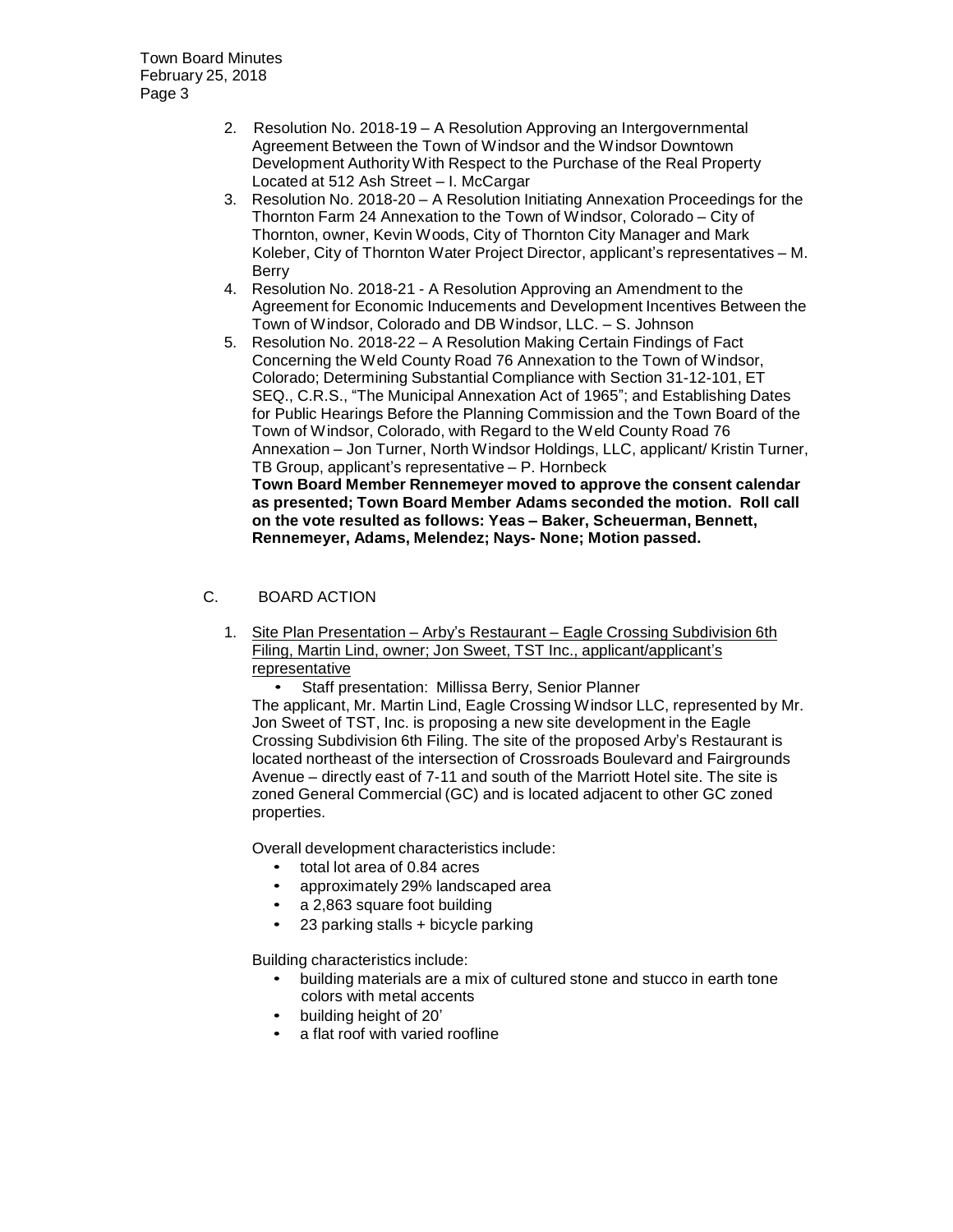- patio area
- drive-thru

Additional site details can be seen in the enclosed staff PowerPoint.

Staff noted that the current presentation is intended for Town Board information. Should the Town Board have any comments or concerns pertaining to this project, please refer such comments to staff during the presentation so that they may be addressed during staff's review of the project. The site plan will be reviewed and approved administratively by staff; however, if the project review process reveals issues that cannot be resolved between the applicant and staff, the site plan will be brought back to the Planning Commission and Town Board for review. The Planning Commission reviewed the site plan at its February 21, 2018 regular meeting.

Staff has no recommendation, as this item is for presentation purposes.

Town Board Member Rennemeyer inquired if the south elevation facing Crossroads will have signage stating that it is an Arby's and if that is a normal practice.

> Ms. Berry responded stating that the placement of the building has to do with the location of the drive through in order to allow adequate space similar to the Starbucks located on Main Street. Ms. Berry further commented that the original idea is to make it an attractive façade with lots of vegetation.

Town Board Member Bennett followed up on Mr. Rennemeyer's question regarding the view from Crossroads and if there will be extensive landscaping with height.

> Ms. Berry responded yes, there will be several evergreen shrubs as well as large trees and vegetation to help block the headlights from facing into traffic on Crossroads.

Mayor Melendez inquired as to the timeline and the anticipated opening date. Jon Sweet of TST, Inc., the applicants representative, stated they are hoping for a ground breaking in March with a six month construction window and anticipated opening date be the end of the year.

Mayor Melendez inquired if the plan was to retain the Arby's located at the I-25 exchange.

Mr. Jon Sweet answered yes.

Mayor Melendez asked if there was anything further to add. Ms. Berry answered no.

- 2. Public Hearing Final Major Subdivision Plat Eagle Crossing Subdivision 4th Filing – Martin Lind, Eagle Crossing Development, Inc., applicant/ Tom Siegel, Water Valley Development & Brian Williamson, TST, Inc., applicant's representatives
	- Quasi-judicial
	- Staff presentation: Paul Hornbeck, Senior Planner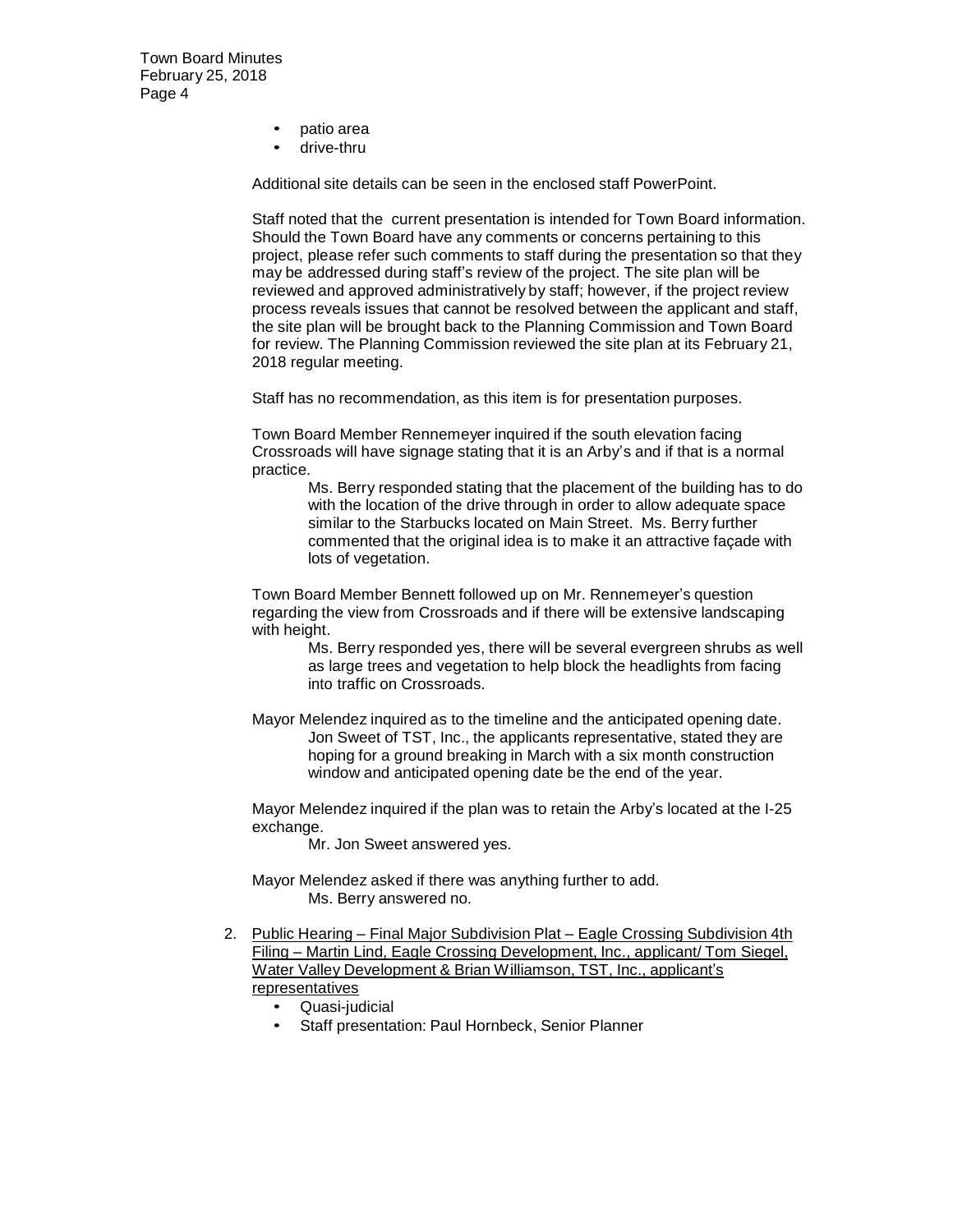**Town Board Member Rennemeyer moved to open the public hearing; Town Board Member Bennett seconded the motion. Roll call on the vote resulted as follows: Yeas – Baker, Scheuerman, Bennett, Rennemeyer, Adams, Melendez; Nays- None; Motion passed.**

Mr. Bennett stated, "Madam Mayor, for the record I would like to disclose that in my capacity as Town Board Liaison to the Planning Commission, I was present at the Planning Commission meeting during which this matter was previously presented. I wish to state that my participation during the Planning Commission proceedings has no way influenced me in my capacity as a Town Board member this evening. I will make my decision and cast my vote this evening based solely on the evidence that is presented during this public hearing."

The applicant, Mr. Martin Lind of Eagle Crossing Development Inc., represented by Mr. Tom Siegel of Water Valley Development and Mr. Brian Williamson of TST, Inc., has submitted a final major subdivision plat, known as Eagle Crossing Subdivision  $4<sub>th</sub>$  Filing. The subdivision encompasses approximately 91 acres and is currently zoned Limited Industrial, (IL), General Commercial (GC), and High Density Multifamily (MF-2). The proposed Final Subdivision is generally consistent with the Preliminary Subdivision that the Planning Commission approved on October 18, 2017.

The Final Subdivision characteristics include:

- Two lots totaling approximately 21.6 acres of land zoned MF-2 and being concurrently site planned for multifamily development.
- One additional 3.5 acre lot zoned MF-2 for possible future development
- One 5.8 acre lot zoned Limited Industrial
- 6 lots totaling approximately 51 acres of land zoned GC. The six lots may be further subdivided in the future to accommodate specific users as the area develops.
- Approximately nine acres of public right-of-way dedication, including Steeplechase Drive, which would be extended from Highland Meadows Parkway west to connect with Fairgrounds Avenue via Grandstand Avenue and Rodeo Drive.

The applicant held a neighborhood meeting on August 30, 2017, in accordance with Chapter 16, Article XXXI of the Municipal Code. There were approximately 12 neighbors in attendance. Please see the enclosed neighborhood meeting notes for discussion topics and responses.

At their February 21, 2018 meeting the Planning Commission forwarded to the Town Board a recommendation of approval, subject to the following conditions:

- 1. Prior to recording of the subdivision plat, the applicant shall provide satisfactory evidence to the Town that the plat does not conflict with the existing surface use agreement in place with the mineral owner
- 2. Applicant shall enter into a development agreement with the Town prior to recording of the subdivision plat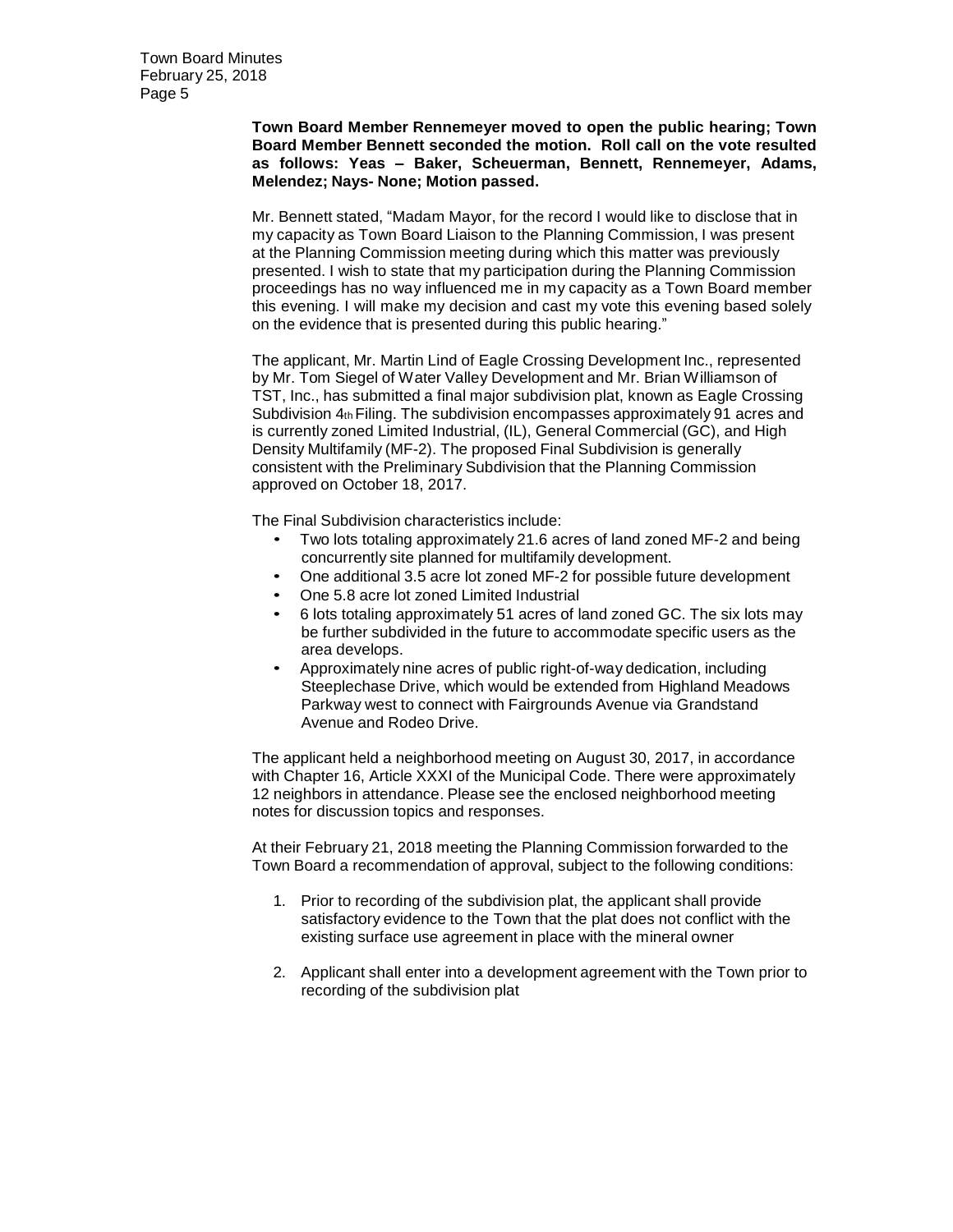> 3. All outstanding staff comments on subdivision plat, improvement drawings, and related documents shall be addressed prior to recording the plat

Staff requests that the following be entered into the record:

- Application and supplemental materials
- Staff memorandum and supporting documents
- All testimony receive during the public hearing
- Recommendation

Mayor Melendez asked if there were any questions of staff.

Town Board Member Scheuerman inquired about Steeplechase Drive connecting to the future creation of Grand Stand Drive which then meets up with Rodeo Drive. Ms. Scheuerman asked if that would be a through road with what is currently labeled as a private drive

Mr. Hornbeck responded yes, there will be a through road that is labeled private that will continue south and connect to Crossroads.

Town Board Member Scheuerman asked from the user's standpoint if it would seem as if was a continuas road.

> Mr. Hornbeck responded yes, that it would be a public access road, however, it would be privately maintained.

Town Board Member Scheuerman inquired if Stallion Drive will connect with Hospitality Drive and if it would continue further west.

> Mr. Hornbeck replied yes it will connect, however, the Ward Industrial Park in Loveland has buildings in that location so the road is unable to extend further.

Town Board Member Scheuerman inquired if Hospitality Drive will be able to be accessed from Crossroads similar to the driveway located by 7-Eleven. Mr. Hornbeck replied yes, it may be a similar limited access.

Mr. Martin Lind, 1625 Pelican Dr. Windsor, CO, stated that they are working with Loveland transportation regarding a full interchange. Hospitality Drive deadends into Stallion and goes left where you can exit off Stallion onto Fairgrounds Avenue. He is working with Larimer County Commissioners, Loveland and Windsor staff to look at bringing Steeplechase Drive all the way through and get a better stop light off Fairgrounds Avenue. By not allowing Hospitality Drive to continue north it allows for a large retail spot which is included in the master plan.

Town Board Member Baker requested that Mr. Lind highlight the road that will run north and south that will lead to the new apartments.

Mr. Lind responded stating that the apartments that are on the current site plan are built off Ward Avenue. The Steeplechase improvements would allow it to connect to Ward Avenue and continue south to Crossroads and intersect at the Walmart Distribution Center stop light.

Mayor Melendez asked if anyone in the audience wished to speak on this matter.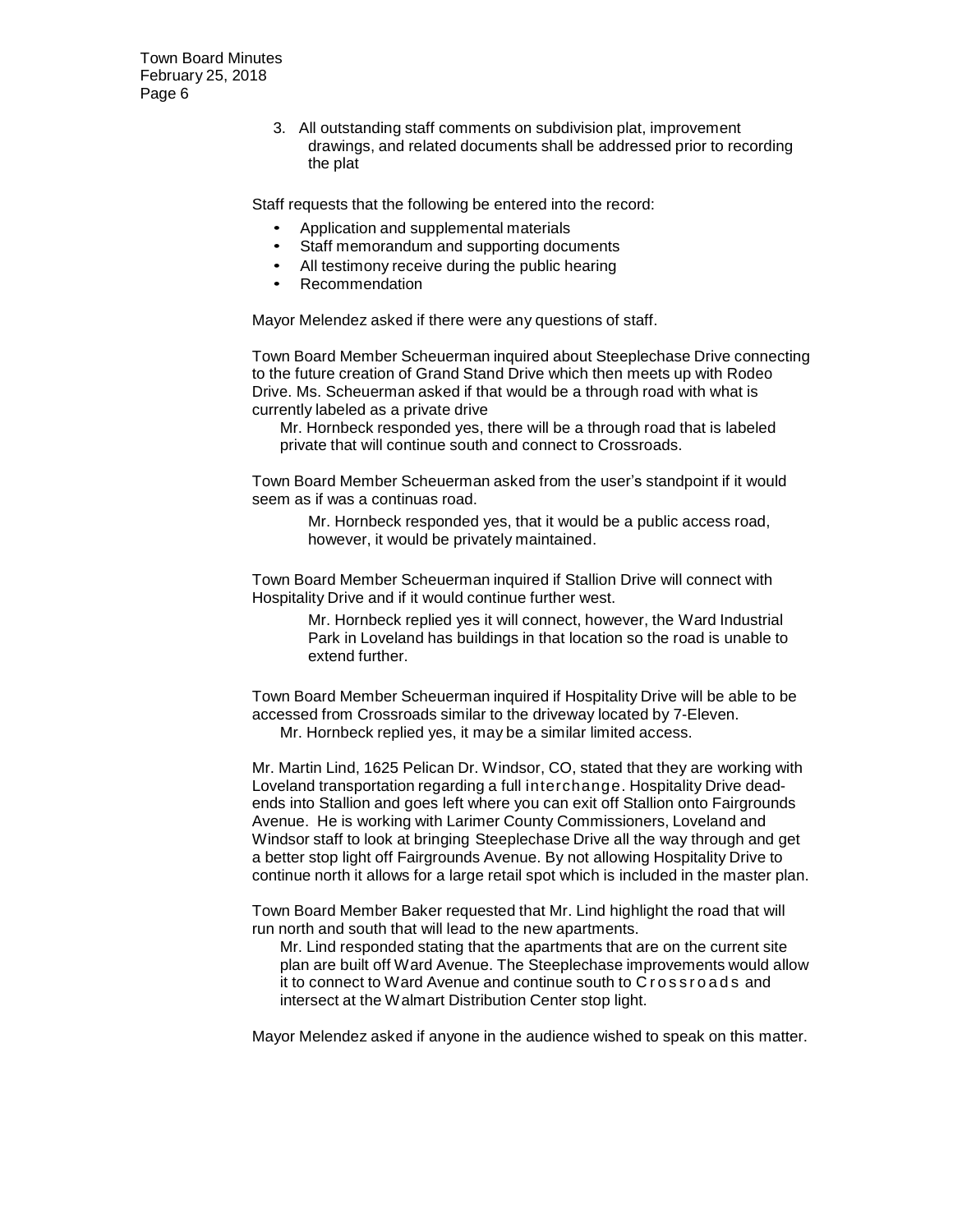There was none.

Mayor Melendez asked if the record is complete. The record is complete per Mr. McCargar

Mayor Melendez asked for a motion to close the public hearing.

**Town Board Member Bennett moved to open the public hearing; Town Board Member Adams seconded the motion. Roll call on the vote resulted as follows: Yeas – Baker, Scheuerman, Bennett, Rennemeyer, Adams, Melendez; Nays- None; Motion passed.**

- 3. Resolution No. 2018-23 A Resolution Approving the Final Major Subdivision Plat for Eagle Crossing Subdivision 4th Filing – Martin Lind, Eagle Crossing Development, Inc., applicant/ Tom Siegel, Water Valley Development & Brian Williamson, TST, Inc., applicant's representatives
	- Quasi-judicial
	- Staff presentation: Paul Hornbeck, Senior Planner

Mayor Melendez asked if there was anything further to report. Mr. Hornbeck stated no.

Mayor Melendez asked if there were any questions from Town Board members. There was none.

Mayor Melendez asked for a motion.

**Town Board Member Rennemeyer moved to adopt Resolution No. 2018-23; Town Board Member Scheuerman seconded the motion. Roll call on the vote resulted as follows: Yeas – Baker, Scheuerman, Bennett, Rennemeyer, Adams, Melendez; Nays- None; Motion passed.**

- 4. Ordinance No. 2018-1555 An Ordinance Amending Section 19-1-20 of the Windsor Municipal Code with Respect to Improving Transparency and Accountability for Metropolitan Districts in the Town of Windsor Super majority vote required on Second Reading
	- Second reading
	- Legislative action
	- Staff presentation: Ian McCargar, Town Attorney

Mr. McCargar stated before the Board that the amendment to the code was composed by the Metropolitan Special Council with assistance from his office. The idea was to add more accountability and transparency to the Metropolitan District board operations by adding three subsections to existing section of the code. This would include the following; location for meetings during which budgets are discussed, the location for meetings for which general obligation debt is discussed and require that the call for nomination for those interested in serving on the Metropolitan District Boards be posted in the districts designated place for meeting notification. Mr. McCargar stated that the only additional change to the ordinance since first reading was that a clause has been added that authorized him to change the model service plan to incorporate these terms.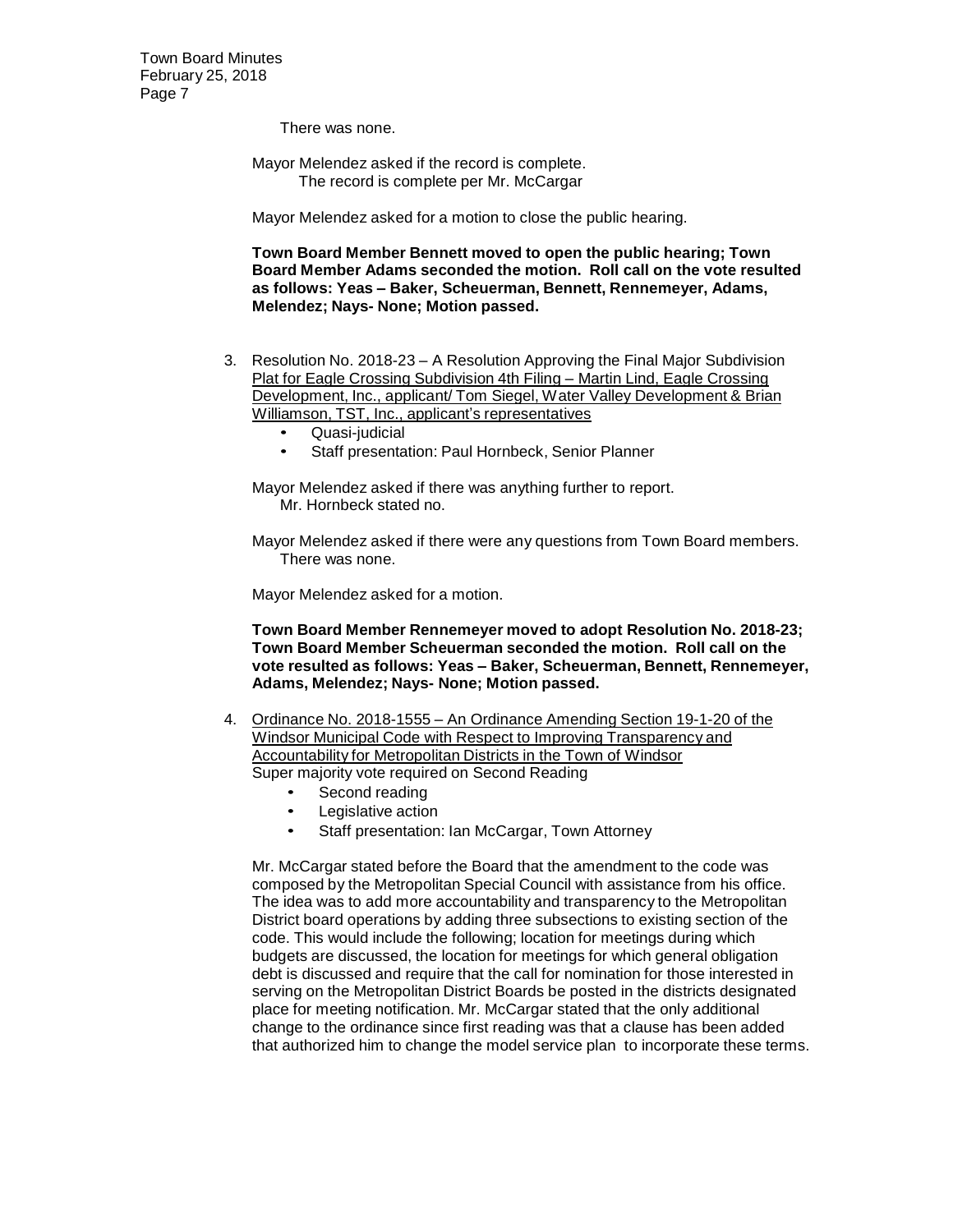Mayor Melendez asked if anyone in the audience wished to speak on this matter.

John Turner, 6379 Crooked Stick Drive, Windsor, CO 80550, inquired where the meeting places are going to be changed to as he was not present during first reading.

Mr. McCargar responded by stating that the ordinance says if there is an end user who owns property and there is either debt being taken on or the annual budget then those meetings have to take place in the Town of Windsor rather than the metro area.

Mr. Turner requested what the first alteration to the ordinance was. Mr. McCargar responded stating that the first alteration had to do with posting the call for nominations.

Mayor Melendez asked for a motion.

**Town Board Member Scheuerman moved to approve Ordinance No. 2018- 1555; An Ordinance Amending Section 19-1-20 of the Windsor Municipal Code with Respect to Improving Transparency and Accountability for Metropolitan Districts in the Town of Windsor on second reading; Town Board Member Bennett seconded the motion. Roll call on the vote resulted as follows: Yeas – Baker, Scheuerman, Bennett, Rennemeyer, Melendez, Adams; Nays- None; Motion passed.**

5. Ordinance No. 2018-1556 – An Ordinance Annexing and Zoning Certain Territory known as the Swanson Annexation to the Town of Windsor – Jon Turner, Hillside Development Group, applicant / Kristin Turner, TB Group, applicant's representative

Super-majority vote required for adoption on second reading

- Second Reading
- Legislative action
- Staff presentation: Paul Hornbeck, Senior Planner

The applicant, Mr. Jon Turner, represented by Ms. Kristin Turner, has submitted a petition to annex approximately 28.9 acres to the Town of Windsor as General Commercial (GC) zoned property. The property is located to the northeast of existing town limits just west of the intersection of Harmony Road and SH 257. The purpose of this annexation is to annex Harmony Road right-of-way and assemble adjoining properties as a part of the proposed Rocky Mountain Sports Park. Development of the Rocky Mountain Sports Park itself will require various additional approvals by Town Board.

The Land Use Plan of the 2016 Comprehensive Plan designates this property as General Commercial, consistent with the proposed zoning. Zoning for abutting properties include General Commercial (GC), Limited Industrial (IL) and Weld County Agriculture (A) and Planned Unit Development (PUD).

The Comprehensive Plan Growth Strategy includes the property within in a Developed Area and this area is adjacent to Committed and Secondary Growth Areas. The Harmony Road corridor is one of the main growth areas in Town and is foreseen to develop with a mix of residential and commercial uses. The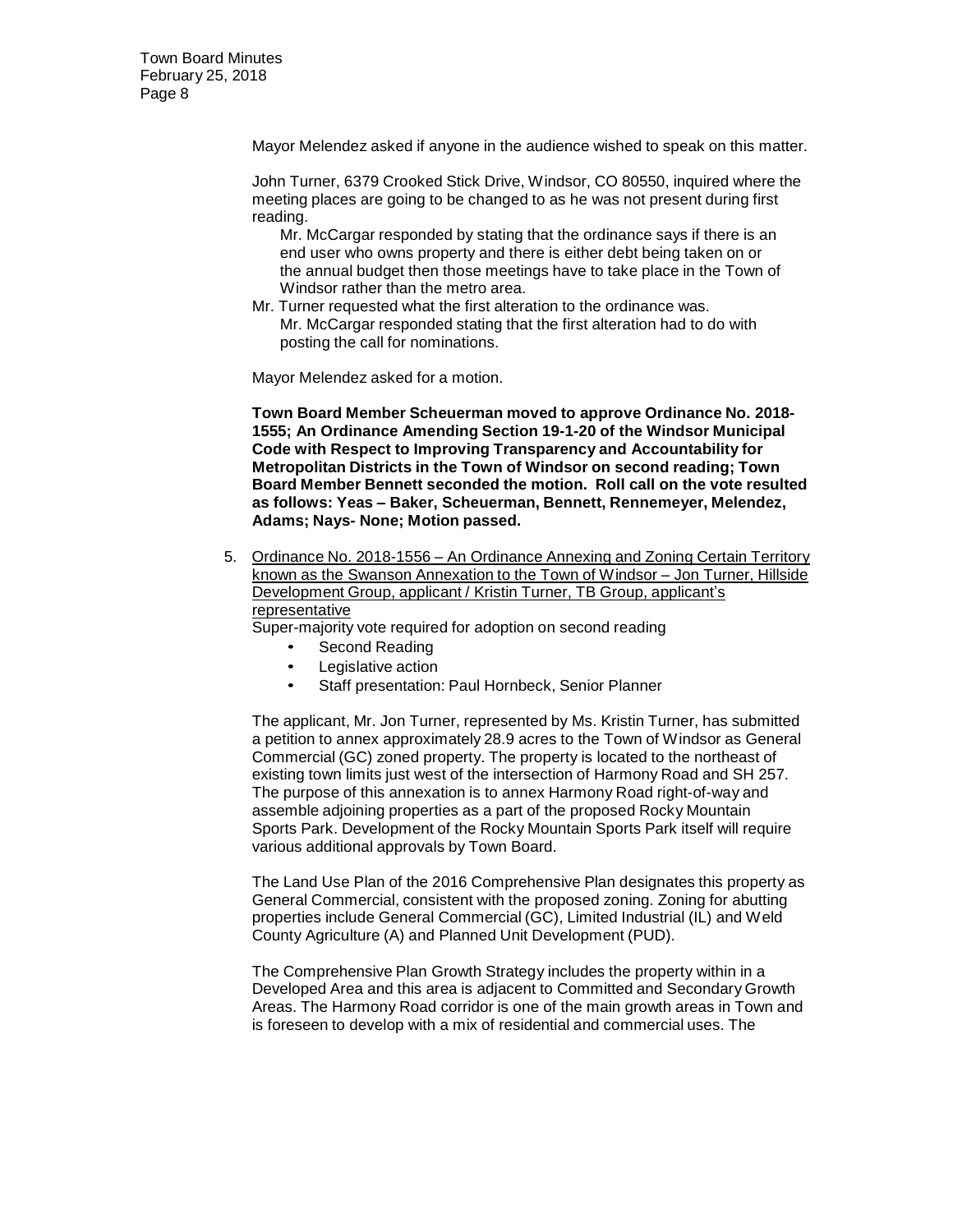> corridor also serves as an important role moving traffic east and west through the region.

The applicant held a neighborhood meeting on December 18, 2017.

At its January 8, 2018 regular meeting, the Town Board adopted Resolution No. 2018-004 that declared certain findings of fact concerning the Swanson Annexation, determined substantial compliance with Colorado Municipal Annexation Act (1965), and established public hearing dates before the Planning Commission and the Town Board. The established hearing dates were February 7, 2018 for the Planning Commission and February 12, 2018 by the Town Board. The ordinance remains unchanged since first reading.

An Annexation Report has been prepared that detail on the adequate provision of utilities and services to the property, maintenance of infrastructure, and a finding of no impact to the school district due to the proposed General Commercial use and zoning.

At their February 7, 2018 meeting the Planning Commission forwarded a recommendation of approval of the Swanson Annexation and zoning designation. Town Board approved first reading of the ordinance at the February 12, 2018 meeting.

Mayor Melendez asked if there were any questions from Town Board members. Town Board Member Baker inquired if this did not pass, would it mean that any development that happens would not come to the town for approval instead it would go to the county. Mr. Hornbeck answered, yes.

Mayor Melendez asked if anyone in the audience wished to speak on this matter. There was no one.

Mayor Melendez asked for a motion.

**Town Board Member Scheuerman moved to approve Ordinance No. 2018- 1556, An Ordinance Annexing and Zoning Certain Territory known as the Swanson Annexation to the Town of Windsor on second reading; Town Board Member Rennemeyer seconded the motion. Roll call on the vote resulted as follows: Yeas – Baker, Scheuerman, Bennett, Rennemeyer, Adams, Melendez; Nays-None; Motion passed.**

- 6. Public Hearing Ordinance No. 2018-1557 An Ordinance of the Town Board of the Town of Windsor, Colorado, Approving the Service Plan for Ptarmigan West Metropolitan District Nos. 1-3, and Authorizing the Execution of an Intergovernmental Agreement Between the Town and the Districts
	- Legislative action
	- Staff presentation: Carolyn Steffl, Metropolitan District Special Counsel; Ian McCargar, Town Attorney

Mayor Melendez requested a motion to open public hearing.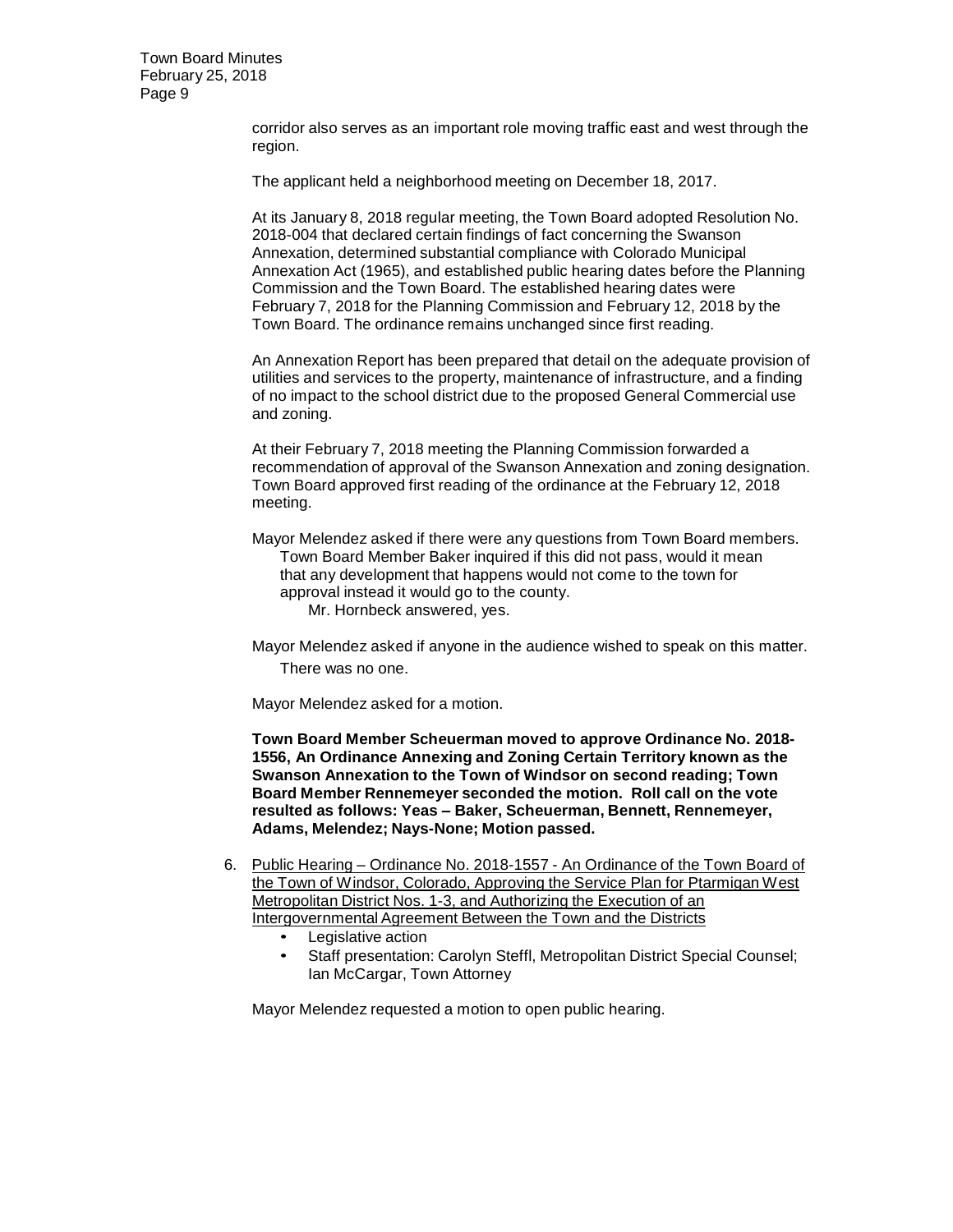## **Town Board Member Rennemeyer moved to open the public hearing; Town Board Member Scheuerman seconded the motion. Roll call on the vote resulted as follows: Yeas – Baker, Scheuerman, Bennett, Rennemeyer, Adams, Melendez; Nays- None; Motion passed**

The Ptarmigan West Metropolitan Districts No's. 1-3 propose to organize and serve the land area controlled by Tom Muth at the northeast corner of I-25 and State Highway 392. The Districts' counsel has worked closely with the Town's Metropolitan District Special Counsel, Carolyn Steffl to adhere closely to the Town's Model Service Plan. Ms. Steffl's Memorandum dated February 20, 2018, provides the legal details regarding the proposed service plan for these proposed new districts. Given that the Districts have adhered closely to the Town's Model Service Plan, Ms. Steffl is recommending approval.

Ms. Carolyn Steffl, Metropolitan District Special Counsel, stated that a proposed service plan was submitted to the Town of Windsor on January 12, 2018 for organization of three new metropolitan districts to be known as Ptarmigan West Metropolitan District Nos. 1-3. We have provided comments on the service plan, which have all been addressed by the organizers. The service plan fulfills all of the requirements of the Town Code and the Special District Act for creation of new metropolitan districts, and is consistent with the Town's Model Service Plan.

Ms. Steffl provided an overview of the plan:

- Three metropolitan districts would be created. District No. 1 is proposed to be the Coordinating District. District No. 2 would consist of residential development, and District No. 3 would consist of commercial development.
- The Districts would be authorized to issue up to \$25 Million in debt to fund public improvements for residential and commercial development. The public improvements, consisting of grading/miscellaneous, sanitary sewer, water, storm sewer, street and landscaping improvements, are estimated to cost approximately \$22 Million. Projected assessed value at build-out is \$102 Million. The financial plan attached to the service plan projects that revenue from property taxes and a one-time capital improvement fee (\$2,500 per dwelling) will be sufficient to pay the proposed debt over thirty years.
- The development is expected to take seven years to complete. The estimated population within the Districts' boundaries at build-out is approximately 795 persons.
- The new Code requirements regarding posting notice of calls for nominations and holding budget meetings within the District's boundaries (and in the evenings in alternate years) have been added to the service plan and the intergovernmental agreement with the Town.

Mayor Melendez asked if there were any questions from Town Board members.

Town Board Member Adams inquired if any changes were going to be made for the road that goes through that area.

Zachary White, representing the organizers of the district, responded stating that the Service Plan does not address the ultimate development plan as to what the roads will look like throughout the development.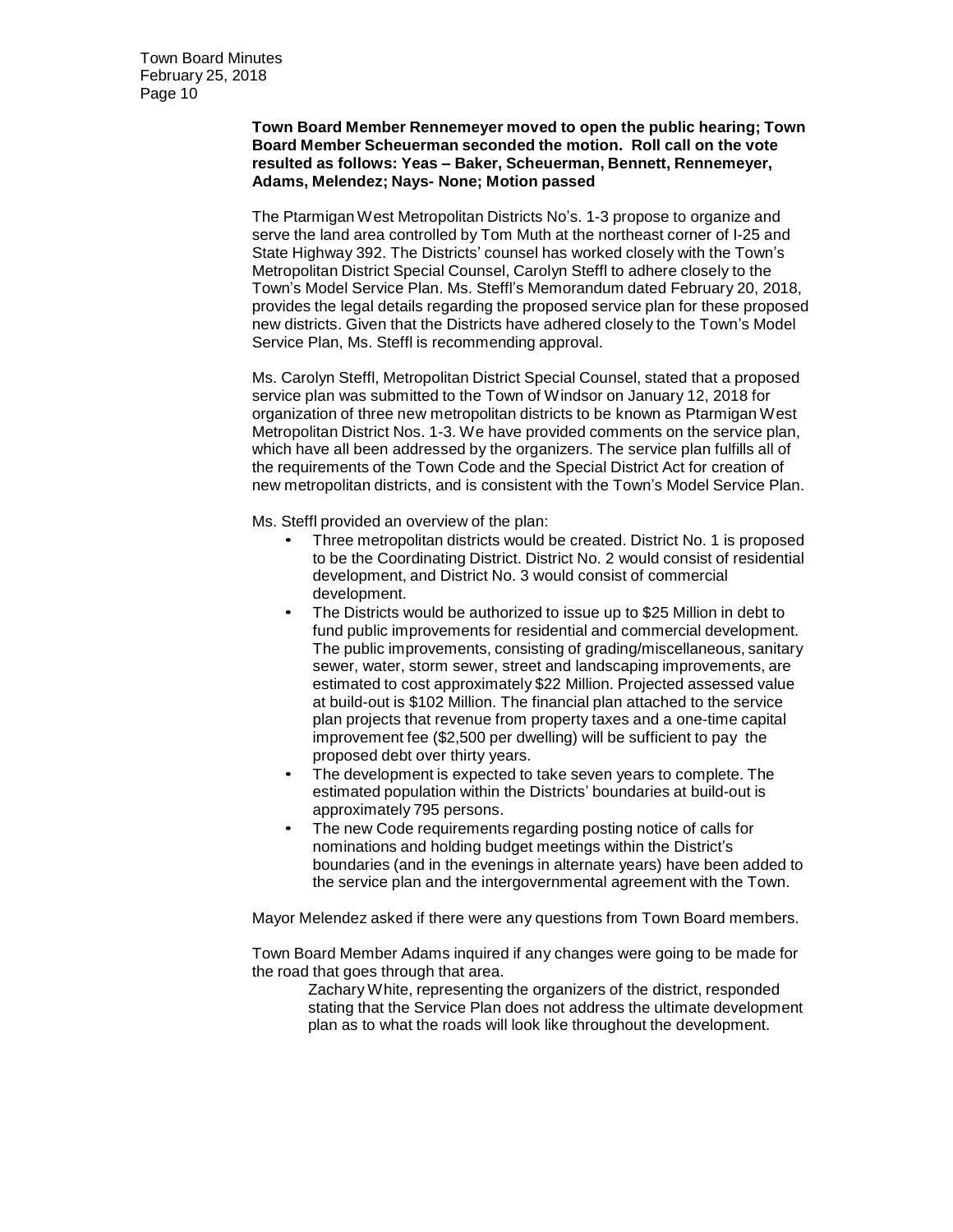> Those changes will come before the Town Board in the future where you will then make a final determination on it.

Ms. Steffl specified that what the Service Plan does is approve the organization of this new Metropolitan District ability to issue debt. The roads are one of the improvements they can use, however, will be subject to going through the full development process.

Town Board Member Scheuerman questioned the estimates as it relates to the debt that would be issued. There is a significant amount related to streets. Ms. Scheuerman requested if those funds were intended for just internal streets or if it would contribute towards County Road 5 improvements that may be required as a part of the development.

Mr. White affirmed that the Service Plan does include a section dealing with enhancements to the Town that does discuss the widening of County Road 5 as well as adding a privacy wall along County Road 5 in order to reduce noise

Mayor Melendez asked if anyone in the audience wished to speak on this matter. There was none.

Mayor Melendez requested a motion to close public hearing.

**Town Board Member Adams moved to close the public hearing; Town Board Member Bennett seconded the motion. Roll call on the vote resulted as follows: Yeas – Baker, Scheuerman, Bennett, Rennemeyer, Adams, Melendez; Nays- None; Motion passed**

- 7. Ordinance No. 2018-1557 An Ordinance of the Town Board of the Town of Windsor, Colorado, Approving the Service Plan for Ptarmigan West Metropolitan District Nos. 1-3, and Authorizing the Execution of an Intergovernmental Agreement Between the Town and the Districts Simple majority vote on First Reading
	- First reading
	- Legislative action
	- Staff presentation: Carolyn Steffl, Metropolitan District Special Counsel; Ian McCargar, Town Attorney

Mayor Melendez asked if there was anything further to report. Mr. McCargar had nothing further to add.

Mayor Melendez asked if there were any questions from Town Board members. There was none.

Mayor Melendez asked for a motion.

**Town Board Member Rennemeyer moved to approve Ordinance No. 2018- 1557, An Ordinance of the Town Board of the Town of Windsor, Colorado, Approving the Service Plan for Ptarmigan West Metropolitan District Nos. 1-3, and Authorizing the Execution of an Intergovernmental Agreement**